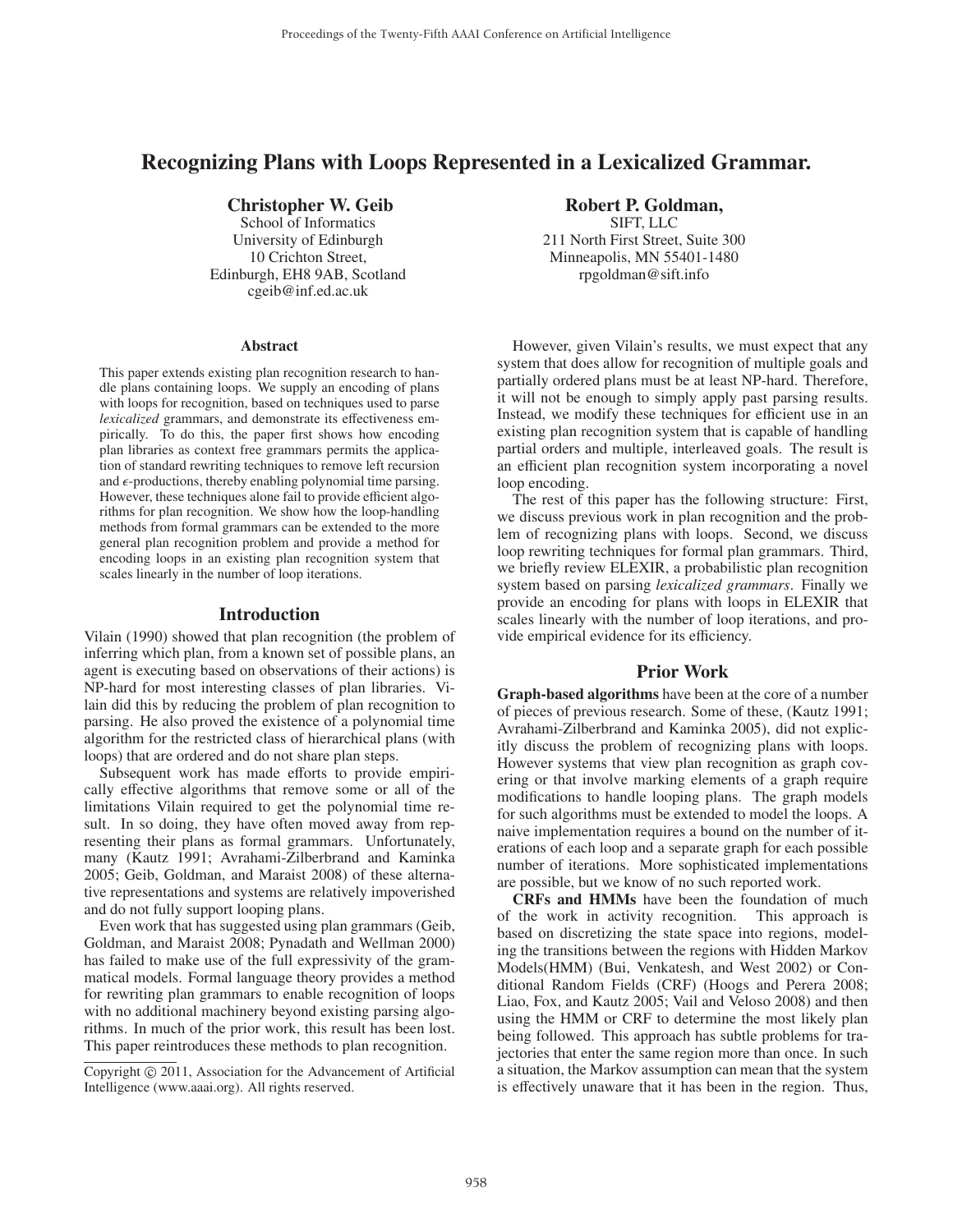without additional processing, such a plan recognizer will be unable to tell how many times it had been around a loop. Losing this information is what restricts the grammars supported by HMMs to be strictly regular. This can have both an impact on the probability model (e.g. the probability of continuing a loop may depend on how many times the loop has already been executed) and even on the ability to determine if a plan is well formed (e.g. imagine that the number of times a loop is executed distinguishes two plans).

Representing Plans as Grammars and treating plan recognition as parsing was critical for Vilain's (1990) proofs of the complexity of the plan recognition problem. However, his work does not present an algorithm or implemented system for plan recognition.

Pynadath and Wellman (2000) provide a method for plan recognition based on probabilistic context free grammars (PCFGs). They do not directly parse the observations to produce derivations. Instead, they use the structure of plans captured in a PCFG to build a restricted Dynamic Bayes Net (DBN) to model the underlying generative process of plan construction and execution. They use the resulting DBN to compute a distribution over the space of possible plan expansions that could be currently under execution. In order to build their DBN, they are only able to handle a limited class of loops. Further their treatment of loops ignores the number of iterations of the loop. So like the work on HMMs and CRFs, they can recognize loops but not capture how many times the loop has been executed.

Some more recent work (Geib, Goldman, and Maraist 2008; Geib and Goldman 2009) has directly used formal grammars to represent plans and modified parsing algorithms to perform plan recognition. Unfortunately these algorithms have not made full use of previous results from formal grammar theory. These systems perform bottom-up parsing of grammars capturing the leftmost derivation trees of an underlying context free plan grammar representing the Hierarchical Task Network (HTN) (Ghallab, Nau, and Traverso 2004) plans to be recognized. In order to construct a finite set of such trees, this work bounded the maximum number of times the agent could execute a loop. However as we will see next, this limitation is unnecessary.

## Plans as Grammars

Limited forms of HTN plans are often used to define the plan library for recognition. Such plans can be straightforwardly represented as CFGs (Erol, Hendler, and Nau 1994). Consider the simple plans for going to a conference (GO2CON), including traveling to a location (T2L), shown in Figure 1 and encoded in CFG:1

## CFG: 1

$$
GO2CON \rightarrow PACK, T2L, CHECKIN
$$
  
\n
$$
PACK \rightarrow pack
$$
  
\n
$$
T2L \rightarrow W | T2L, TT, W
$$
  
\n
$$
TT \rightarrow ride
$$
  
\n
$$
CHECKIN \rightarrow talk2C
$$
  
\n
$$
W \rightarrow walk
$$



Figure 1: A simple set of hierarchical plans.

Generally, parsing systems accept as input a *complete* syntactic unit (a sentence, a program, procedure definition, etc.), verify that it is well-formed, and yield a data structure (such as a parse tree) representing the syntactic analysis. However plan recognition presents a subtly different task. In many, if not most, application domains for plan recognition, we must be able to recognize the plan being performed *before* it is completed. For example, an assistive system might wish to recognize the plan a user has in progress so that it can help the user complete that plan. The equivalent in parsing is incremental parsing which might be done in an  $IDE<sup>1</sup>$ to help a programmer ensure a well-formed program, or in natural language processing to permit interleaving syntactic and semantic inferences. Unfortunately, grammars like CFG:1, above, are problematic for simple incremental parsing algorithms.

The second production for T2L (this is the production that captures the loop for taking multiple trains) is *left recursive*. The first element of the right hand side of the production is the same as the non-terminal on the left hand side. Whenever the parser reaches such a left recursive production it can no longer be driven only by explaining the observation. It must search the space of possible parses to determine how many times this rule will be applied. This amounts to searching to determine how many times the loop is executed.

Many existing parsing algorithms implicitly use the length of the input sequence and the assumption of a complete sentence to bound this search. However, for incremental algorithms this is not possible. It was to limit this search that (Geib, Goldman, and Maraist 2008; Geib and Goldman 2009) bounded the number of times a loop could be executed. However, formal language theory has shown that left recursion can be removed from a CFG (Hopcroft and Ullman 1979) without bounding looping constructs.

## Removing Left Recursion

Removing left recursion from a grammar is based on the realization that any left recursive production can be changed into a rightward recursive rule and an  $\epsilon$ -production (a production that has an empty right hand side). Thus, a production of the form:  $A \rightarrow A\gamma \mid B$  can be rewritten as the two

<sup>1</sup>Integrated Development Environment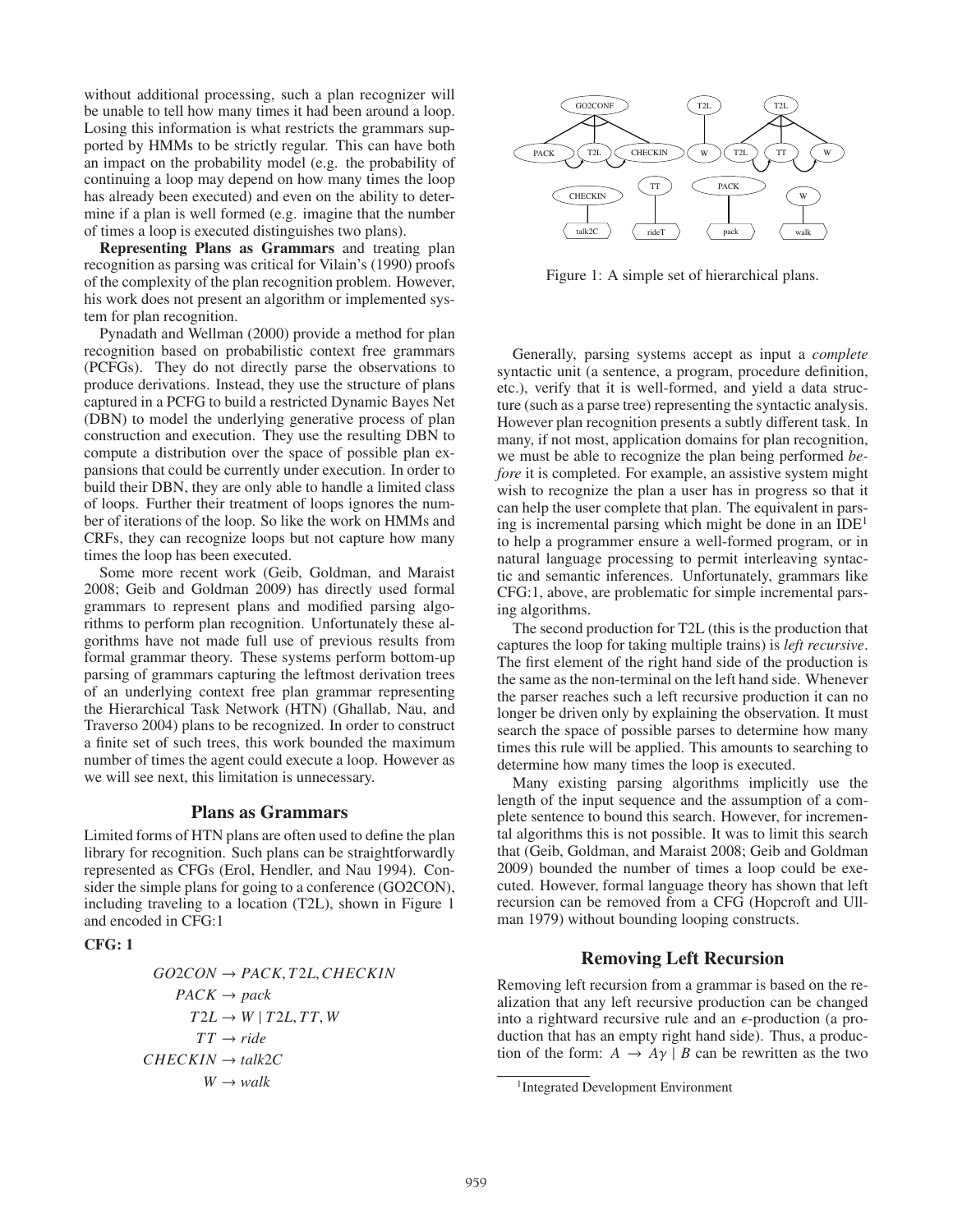productions:  $A \rightarrow B \mid BX; X \rightarrow \epsilon \mid \gamma X^2$ . Following the algorithm for this rewriting process provided by Hopcroft and Ullman (1979), CFG:1 can be converted to the following equivalent grammar:

#### CFG: 2

$$
GO2CON \rightarrow PACK, T2L, CHECKIN
$$
  
\n
$$
PACK \rightarrow pack
$$
  
\n
$$
T2L \rightarrow W |WX
$$
  
\n
$$
X \rightarrow \epsilon | TT, W, X
$$
  
\n
$$
TT \rightarrow ride
$$
  
\n
$$
CHECKIN \rightarrow talk2C
$$
  
\n
$$
W \rightarrow walk
$$

that does not have left recursion. Note the introduction of the new non-terminal X encoding the loop. This allows the grammar to be written as right, rather than left, recursive.

As we see in our example, the removal of left recursion can introduce  $\epsilon$ -productions into the CFG and these can complicate parsing as well. However, there is also an algorithm for removing  $\epsilon$ -productions from a grammar. The intuition behind  $\epsilon$ -production removal is "multiplying out" all the possible alternatives. The end result is that we add a production for each possible case. We again refer the interested reader to (Hopcroft and Ullman 1979) for more detail.  $\epsilon$ -production removal from our grammar yields:

## CFG: 3

$$
GO2CON \rightarrow PACK, T2L, CHECKIN\n
$$
\n
$$
PACK \rightarrow pack\n
$$
\n
$$
T2L \rightarrow W \mid WX\n
$$
\n
$$
X \rightarrow TT, W \mid TT, W, X\n
$$
\n
$$
TT \rightarrow ride\n
$$
\n
$$
CHECKIN \rightarrow talk2C\n
$$
\n
$$
W \rightarrow walk
$$

The critical change here is in the production for *X*. <sup>3</sup>

The removal of left recursion and epsilon productions results in a CFG with a finite number of productions suitable for polynomial time parsing. Thus, from a strictly theoretical view point, for plan recognition systems where the plans can be expressed as a CFGs, there is no reason to limit or bound plans with loops.

However, this theoretical result does not end the discussion. We must ask how effective using grammatical parsing for recognition of plans with loops is in practice. This immediately raises two significant problems. First, as we have noted, the guarantee of polynomial runtime for CFG parsing is based on assuming that we have a complete trace of a single plan. We cannot make these assumptions in most plan recognition applications. Second, even if we could show

that incremental parsing for partial traces with multiple interleaved goals is as efficient, $4$  plans with loops are likely to have much longer traces and polynomial time algorithms may be insufficient.

Thus, we need to find efficient encodings of loops in incremental plan recognition systems that support multiple interleaved plans. The next section will briefly review such an existing, grammar based recognition system. We will then discuss a specific method of encoding plans with loops in the system and verify its effectiveness with empirical results.

## System Background on ELEXIR

ELEXIR(Geib 2009), is a probabilistic plan recognition system based on Combinatory Categorial Grammars (CCG) (Steedman 2000). As we have required above, ELEXIR goes beyond conventional parsing to incrementally recognize multiple, interleaved plans. Due to space constraints we can only provide an overview of ELEXIR here, and refer the reader to (Geib 2009) for more details.

Following current research trends in natural language processing, the CCGs ELEXIR uses to represent plans are a form of *lexicalized grammar*. In traditional CFGs, constraints specific to a language are spread between the rules of the grammar and the lexicon. Lexicalized grammars move all language-specific information into the lexicon in the form of "lexical categories" and use a small set of language independent rules to combine the lexical entries. Parsing lexicalized grammars abandons the application of multiple grammar rules in favor of assigning a lexical category to each observation and combining the categories to build a parse.

Thus, to represent a plan library in a CCG, each observable action is associated with a set of syntactic *categories*. The set of possible categories, C, is defined recursively as:

Atomic categories : A finite set of basic action categories.  $C = \{A, B, ...\}.$ 

**Complex categories** :  $\forall Z \in C$ , and non empty set  ${W, X, ...} ⊂ C$  then  $Z\{W, X, ...} ∈ C$  and  $Z/{W, X, ...} ∈ C$ .

Complex categories represent functions that take a set of *arguments* ( $\{W, X, ...\}$ ) and produce a *result* (*Z*). The direction of the slash indicates where the function looks for its arguments. We require the argument(s) to a complex category be observed after the category for forward slash, or before it for backslash in order to produce the result. Continuing our conference traveling example, one possible encoding of CFG:3 in a CCG lexicon is:

## CCG: 1

*pack* := (*GO*2*CON*/{*CHECKIN*})/{*T*2*L*}.  $walk := W | T2L | T2L/{X}.$  $ride := X/{W} | (X/{X})/{W}.$ *talk*2*C* := *CHECKIN*.

<sup>&</sup>lt;sup>2</sup>Where  $\epsilon$  is the empty string.

<sup>&</sup>lt;sup>3</sup>Note that in general removing  $\epsilon$ -productions requires a special case to handle grammars that can yield the empty string, but such grammars are typically not interesting for plan recognition.

<sup>4</sup>This seems unlikely given that recognizing multiple interleaved goals requires recognizing which plan an observed action participates in even before plan recognition can be done.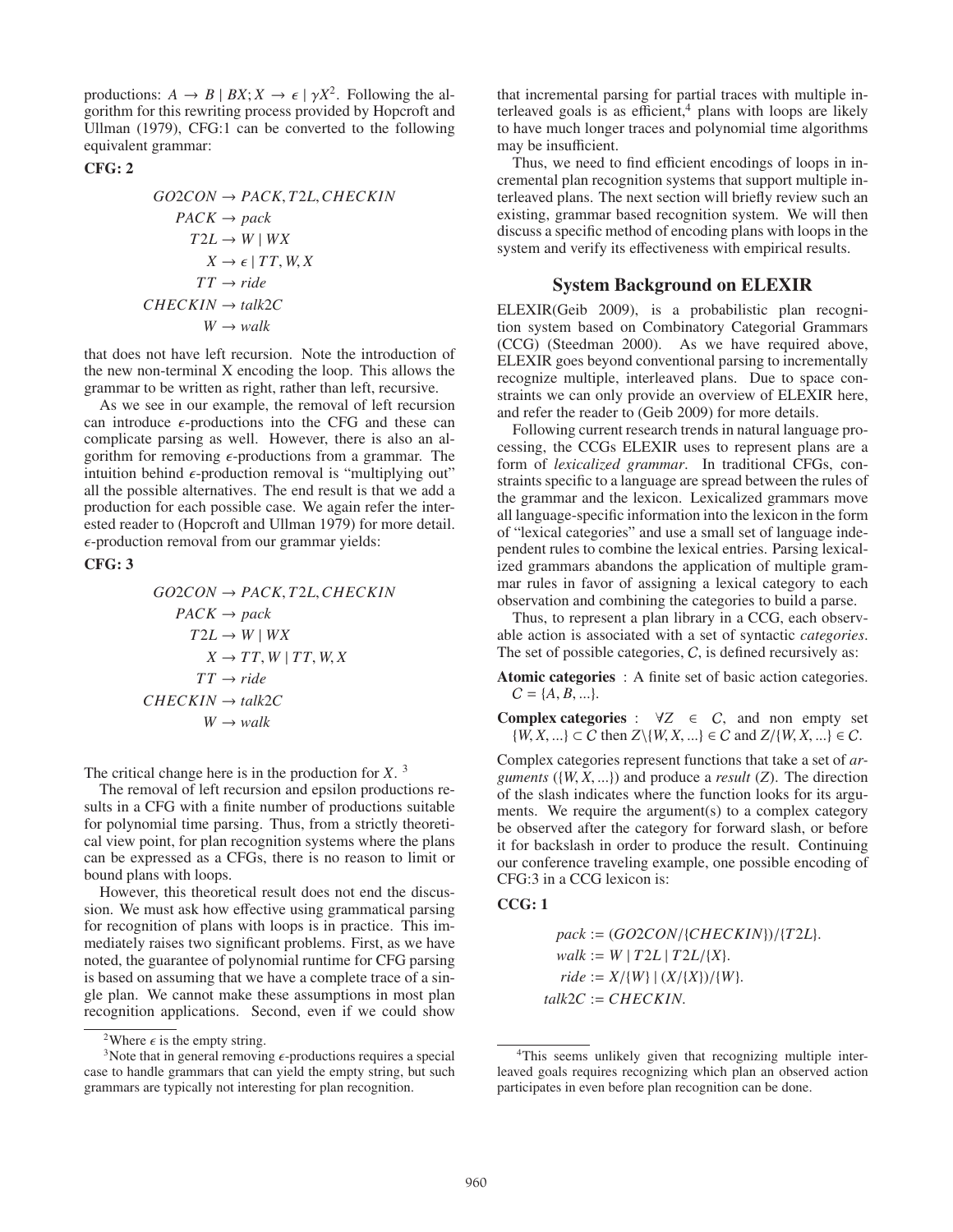Where the loop body is encoded in the categories for *ride*.

CCG categories are combined into higher level plan structures using *combinators* (Curry 1977). ELEXIR only uses three combinators defined on pairs of categories:

| rightward application: | $X/\alpha \cup \{Y\}, Y \Rightarrow X/\alpha$                     |
|------------------------|-------------------------------------------------------------------|
| leftward application:  | Y, $X \setminus \alpha \cup \{Y\} \Rightarrow X \setminus \alpha$ |
| rightward composition: | $X/\alpha \cup \{Y\}, Y/\beta \Rightarrow X/\alpha \cup \beta$    |

where *X* and *Y* are categories, and  $\alpha$  and  $\beta$  are possibly empty sets of categories. To see how a lexicon and combinators parse observations into high level plans, consider the derivation in Figure 2 that parses the observation sequence: *pack*, *walk*, *talk*2*C* (the very simple plan for walking to the conference without taking a train) using CCG:1. As each

| pack                                 | walk talk2C |
|--------------------------------------|-------------|
| (GO2CON/{CHECKIN})/{T2L} T2L CHECKIN |             |
| GO2CON/{CHECKIN}                     |             |
| GO <sub>2</sub> CON                  |             |

#### Figure 2: Parsing Observations with CCGs

observation is encountered, it is assigned a category as defined in the lexicon. Combinators (rightward application in this case) then combine the categories.

To enable incremental parsing of multiple interleaved plans, ELEXIR does not use an existing parsing algorithm. Instead it uses a very simple two step algorithm based on combinator application linked to the in-order processing of each observation.

- Step 1: Before an observation can be added to the explanation with a given category, it must be possible to use leftward application to remove all of the category's leftward looking arguments. We call such categories *applicable* given the observed action and current explanation.
- Step 2: After each of the applicable categories for the observation has been added to a copy of the explanation, ELEXIR applies all possible single combinators to each pairing of the new category with an existing category.

This two step algorithm both restricts observations to take on only applicable categories, and guarantees that all possible combinators are applied. At the same time, it does not force unnecessarily eager composition of observations. For example, given the observations *pack*, *walk*, *talk*2*C*, ELEXIR produces three explanations:

[*GO2CON*], [*GO2CON* / {*CHECKIN* } ,*CHECKIN*], *and* [*( GO2CON* / {*CHECKIN* }*)* / {*T2L* } , *T2L*,*CHECKIN*.

Each of these parses results from *not* applying one of the possible combinators (in this case rightward application) to an existing explanation when an observation was initially added. The second two parses are included precisely in the case that later observations require these categories to discharge their leftward arguments. More details on why this is necessary can be found in (Geib 2009).

## Representing Loops in ELEXIR

Representing loops in a CCG is relatively straightforward. All that is required is for our lexicon to include at least one category that has an argument that has the same category as its leftmost result. For example, in CCG:1 the lexical entry:

$$
ride := (X/\{X\})/\{W\}
$$

says that observing a *ride* is a function that produces an *X* when its executed in a context where *W* is observed next, but only if it is followed by another instance of *X*, hence a loop. For this to be useful, there must be another lexical entry that produces an *X* to terminate the loop. In CCG:1, the lexical entry for *ride* fulfills both of these functions. It can take on the category that encodes a loop  $((X/\{X\})/{W})$  or a simpler category that results in an *X* without a further loop (*X*/{*W*}).

Unfortunately, this simple encoding of loops comes into conflict with ELEXIR's algorithm. In an effort to leave categories available for use as leftward arguments of future observations, ELEXIR can create explanations that leave iterations of the loop body as separate goals. For example, given observations: *pack*,*walk*,*ride*,*walk*, *talk*2*C* in addition to producing an explanation of these observations as a single instance of *GO*2*CON*, ELEXIR will produce a number of other explanations including:

## [*GO2CON*, *X*/{*X*}]

where the instance of *GO*2*CON* is explained by the *pack*, the first *walk* and the *talk*2*C* observations, and *X*/{*X*} is explained by the *ride* and the second *walk* observations. However, given our knowledge of the loop and the grammar, this explanation makes no sense. The non-terminal *X* was added to the grammar to function as part of a loop for other plans not as a standalone goal. Worse yet, for each iteration of the loop the system is able to generate another instance of  $X/\{X\}$ , along with other longer, similarly nonsensical explanations for the observations. Note that this problem is not unique to ELEXIR. Any incremental parsing algorithm will face this problem as well.

Instead of this, we would like the system to leverage what we know about the loop, namely that this loop works in service of a higher goal and is not a viable plan the agent can be performing for its own sake. We would like the system to only maintain two explanations: one that assumes the loop terminates on the next observation, and one that assumes that the loop continues. We have identified an encoding of loops in CCG that forces the system to do this based on the use of complex categories as arguments.

## Encoding Loops for Efficiency

Forcing ELEXIR to consider the loop as a single unit requires a subtle representational trick. We need to explicitly represent the structure of the plan as having actions that come before the loop, actions that are within the loop, and actions that come after the loop. Suppose we want to recognize sequences where we have an instance of *act*1 (the *loop prefix*) followed by some number of instances of *act*2 (the *loop body*) followed by a single *act*3 (the *loop su*ffi*x*). Imagine encoding this in the following CCG.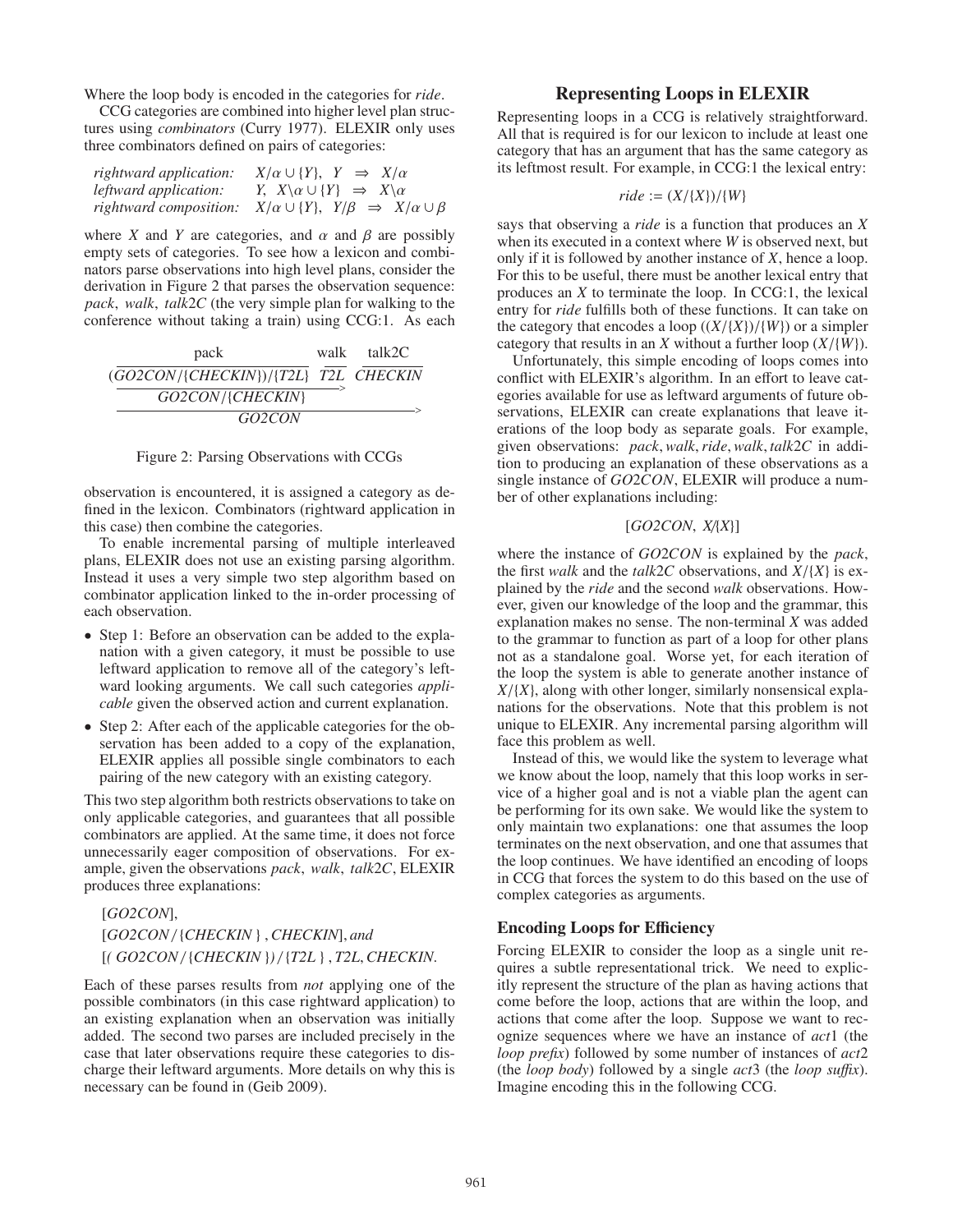## CCG: 2

$$
act1 := PRE.
$$
  
\n
$$
act2 := (G / \{POST\}) \setminus \{PRE\} |
$$
  
\n
$$
(G / \{G\}).
$$
  
\n
$$
act3 := POST.
$$

However, as we have seen, because of the inclusion of the *G*/{*G*} category, this lexicon will result in an ever increasing number of explanations as the loop is executed.

To prevent this, we can define the category for looping with a complex category as an argument and force the system to treat the loop prefix, body, and suffix as a single unit. For example, in the following lexicon:

#### CCG: 3

$$
act1 := PRE.
$$
  
\n
$$
act2 := (G / \{POS\}) \{PRE\} |
$$
  
\n
$$
(G / \{POS\}) \{G / \{POS\} \}.
$$
  
\n
$$
act3 := POS.
$$

the complex category argument for action *act*2's second category requires that a previous instance of the loop body (that itself was preceded by the loop prefix) has already been observed before another instance of *act*2 can be recognized as part of the loop. Discharging the complex argument results in a *G*/{*POS* } which can be composed with another *act*2, or can have an instance of *act*3 applied to it to complete an instance of the plan. Thus *G*/{*POS* } acts as an efficient representation of both the possibility that the loop continues and that it terminates on the next action. An example of this parsing process in shown in Figure 3.



Figure 3: Efficient Loop Parsing with CCGs

Using this encoding, our example domain is captured in the following lexicon:

### CCG: 4

$$
pack := PACK.
$$
  
\n
$$
walk := W | PRE \backslash \{PACK\}.
$$
  
\n
$$
ride := ((GO2CON / \{POS\}) / \{W\}) \backslash \{PRE\} |
$$
  
\n
$$
((GO2CON / \{POS\}) / \{W\}) \backslash \{GO2CON / \{POS\} \})
$$
  
\n
$$
talk2C := POS.
$$

Keep in mind that in the case of our example plan grammar, the loop has a body that contains two actions, namely: *walk* and *ride*. To account for this we have explicitly included an argument in the looping categories for the walking action.

This encoding forces the algorithm to consider the loop and its prefix and suffix as one entity. This means that it

| CCG:1 | 2640 |     |       |     |  |
|-------|------|-----|-------|-----|--|
| CCG:5 | 2.0  | 68  | 51351 |     |  |
| CCG:4 | 0.4  | 0.6 | 0.8   | 0.9 |  |

Figure 4: Runtime in msec. for three CCG encodings of loops versus number of loop iterations.

only maintains a very small number of open hypotheses and can represent and recognize long plans very efficiently. Further, it does this without making any changes to the ELEXIR algorithm itself.

#### Empirical Results

To test the efficiency of this encoding of loops, we have run a number of tests for our example domain using both CCG:4 and CCG:1 varying the number of loop iterations with a one minute bound on the runtime. In the interest of completeness we have also tested a third grammar encoding the domain:

#### CCG: 5

$$
pack := PACK.
$$
  
walk := W | T2L\{X\}|T2L\T2L.  
ride := X.  
talk2C := ((GO2CON\PACK)\W)\T2L.

Unlike CCG:1 which uses all rightward slashes, CCG:5 uses leftward slashes in all of its complex categories. (Geib 2009) points out that such leftward looking grammars effectively delay commitment to high level goals and therefore have much lower runtimes.

The results for all three grammars are reported in milliseconds in Figure 4. Dashes mark tests that did not return within the one minute bound. The results clearly show that encoding loops using a complex category as an argument results in exceptional runtime savings. It beats both of the alternative simpler encodings by orders of magnitude. It shows the new encoding allows the recognition of plans that are not within the runtime bound of the other encodings. It also verifies that this encoding makes the runtime for recognizing loops linear in the number of loop iterations.

This approach does require a prefix, body, and suffix for the loop. Without the prefixes and suffixes to bound the loop this approach is not viable. Thus, efficiently recognizing loops in this way may not always be possible and can require knowledge engineering during lexicon construction.

#### The Probability Model

ELEXIR is a probabilistic recognizer, and we do need to discuss its probability model. ELEXIR views probabilistic plan recognition as weighted model counting using parsing for model construction. Since each parse provides a model that "explains" the observed actions, in the following, we will use the term *explanation* in place of "parse" or "model."

To compute the conditional probability for each of the possible root goals, ELEXIR needs to compute the probability of each explanation for the observations. For an explanation,  $exp$ , of a sequence of observations,  $\sigma_1...\sigma_n$ , that results